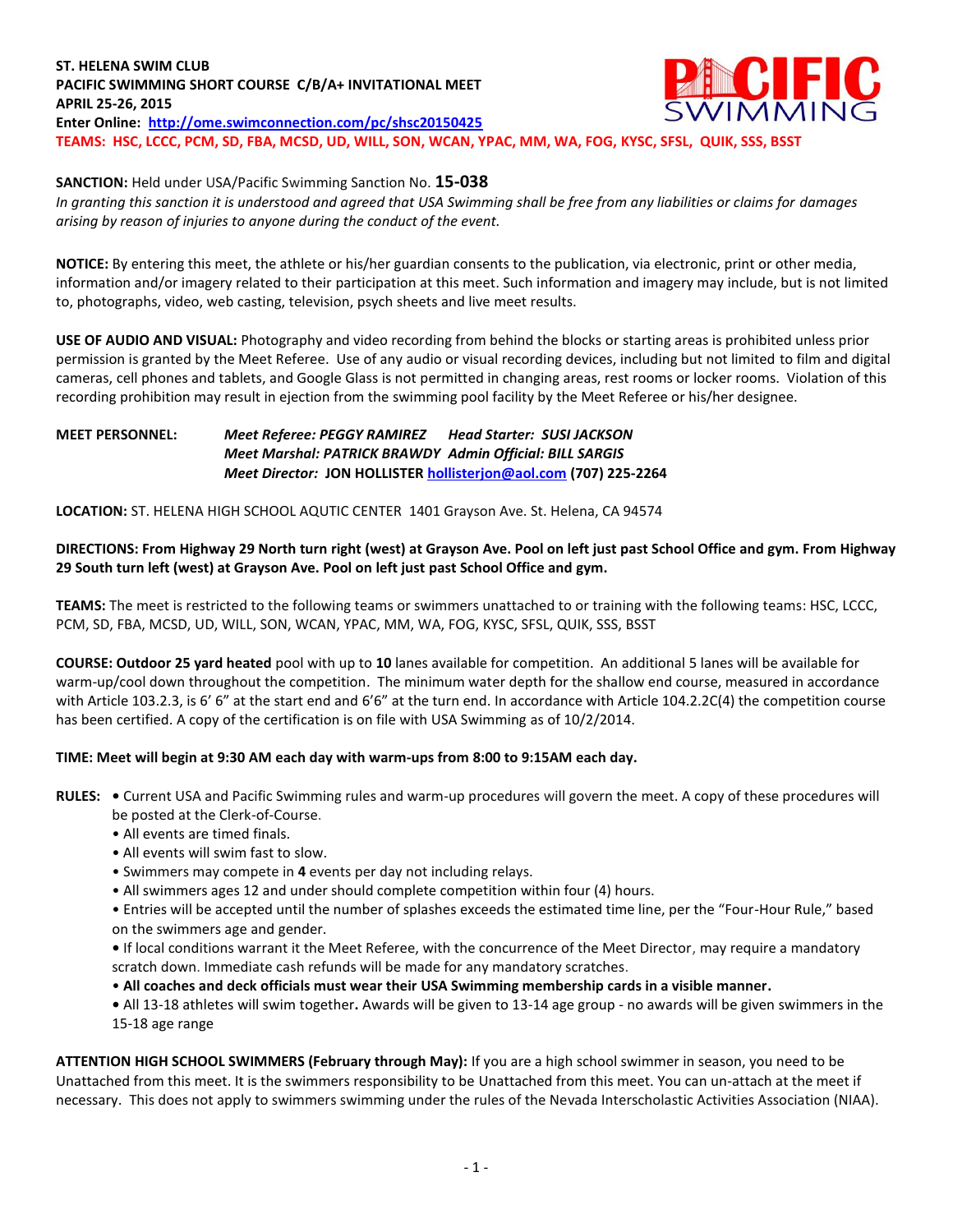**UNACCOMPANIED SWIMMERS:** Any USA-S athlete-member competing at the meet must be accompanied by a USA Swimming member-coach for the purposes of athlete supervision during warm-up, competition and warm-down. If a coach-member of the athlete's USA-S Club does not attend the meet to serve in said supervisory capacity, it is the responsibility of the swimmer or the swimmer's legal guardian to arrange for supervision by a USA-S member-coach. The Meet Director or Meet Referee may assist the swimmer in making arrangements for such supervision; however, it is recommended that such arrangements be made in advance of the meet by the athlete's USA-S Club Member-Coach.

**RACING STARTS:** Swimmers must be certified by a USA-S member-coach as being proficient in performing a racing start, or must start the race in the water. It is the responsibility of the swimmer or the swimmer's legal guardian to ensure compliance with this requirement.

### **RESTRICTIONS:**

- Smoking and the use of other tobacco products is prohibited on the pool deck, in the locker rooms, in spectator seating, on standing areas and in all areas used by swimmers, during the meet and during warm-up periods.
- Sale and use of alcoholic beverages is prohibited in all areas of the meet venue or on school grounds.
- No glass containers are allowed in the meet venue. **No pets are allowed on deck at anytime**
- No propane heater is permitted except for snack bar/meet operations.
- All shelters must be properly secured.
- Changing into or out of swimsuits other than in locker rooms or other designated areas is prohibited.

• Destructive devices, to include but not limited to, explosive devices and equipment, firearms (open or concealed), blades, knives, mace, stun guns and blunt objects are strictly prohibited in the swimming facility and its surrounding areas. If observed, the Meet Referee or his/her designee may ask that these devices be stored safely away from the public or removed from the facility. Noncompliance may result in the reporting to law enforcement authorities and ejection from the facility. Law enforcement officers (LEO) are exempt per applicable laws.

- **ELIGIBILITY:** Swimmers must be current members of USA-S and enter their name and registration number on the meet entry card as they are shown on their Registration Card. If this is not done, it may be difficult to match the swimmer with the registration and times database. The meet host will check all swimmer registrations against the SWIMS database and if not found to be registered, the Meet Director shall accept the registration at the meet (a \$10 surcharge will be added to the regular registration fee). Duplicate registrations will be refunded by mail.
	- The meet is restricted to the following teams or swimmers unattached to or training with the following teams: HSC, LCCC, PCM, SD, FBA, MCSD, UD, WILL, SON, WCAN, YPAC, MM, WA, FOG, KYSC, SFSL, QUIK, SSS, BSST.
	- **Entries with "NO TIME" will be accepted.**
	- Entry times submitted for this meet will be checked against a computer database and may be changed in accordance with Pacific Swimming Entry Time Verification Procedures.
	- Disabled swimmers are welcome to attend this meet and should contact the Meet Director or Meet Referee regarding and special accommodations on entry times and seeding per Pacific Swimming policy.
	- The swimmer's age will be the age of the swimmer on the first day of the meet.

**ENTRY PRIORITY:** The meet is restricted to the following teams or swimmers unattached to or training with the following teams: HSC, LCCC, PCM, SD, FBA, MCSD, UD, WILL, SON, WCAN, YPAC, MM, WA, FOG, KYSC, SFSL, QUIK, SSS, BSST.

**ENTRY FEES:** \$4.00 per event plus an \$8.00 participation fee per swimmer. Entries will be rejected if payment is not sent at time of request. Relays are \$9.00 per event on deck the day of the meet.

**ONLINE ENTRIES:** To enter online go to **<http://ome.swimconnection.com/pc/shsc20150425>** to receive an immediate entry confirmation. This method requires payment by credit card. Swim Connection, LLC charges a processing fee for this service, equal to \$1 per swimmer plus 5% of the total Entry Fees. Please note that the processing fee is a separate fee from the Entry Fees. If you do not wish to pay the processing fee, enter the meet using a mail entry. **Entering online is a convenience, is completely voluntary, and is in no way required or expected of a swimmer by Pacific Swimming.** Online entries will be accepted through Wednesday, **April 15, 2015**.

**MAILED OR HAND DELIVERED ENTRIES**: Entries must be on the attached consolidated entry form. Forms must be filled out completely and printed clearly with swimmers best time. Entries must be postmarked by midnight, Monday, **April 13, 2015** or hand delivered by 6:30 p.m. Wednesday, **April 15, 2015**. No late entries will be accepted. No refunds will be made, except mandatory scratch downs. Requests for confirmation of receipt of entries should include a self-addressed envelope.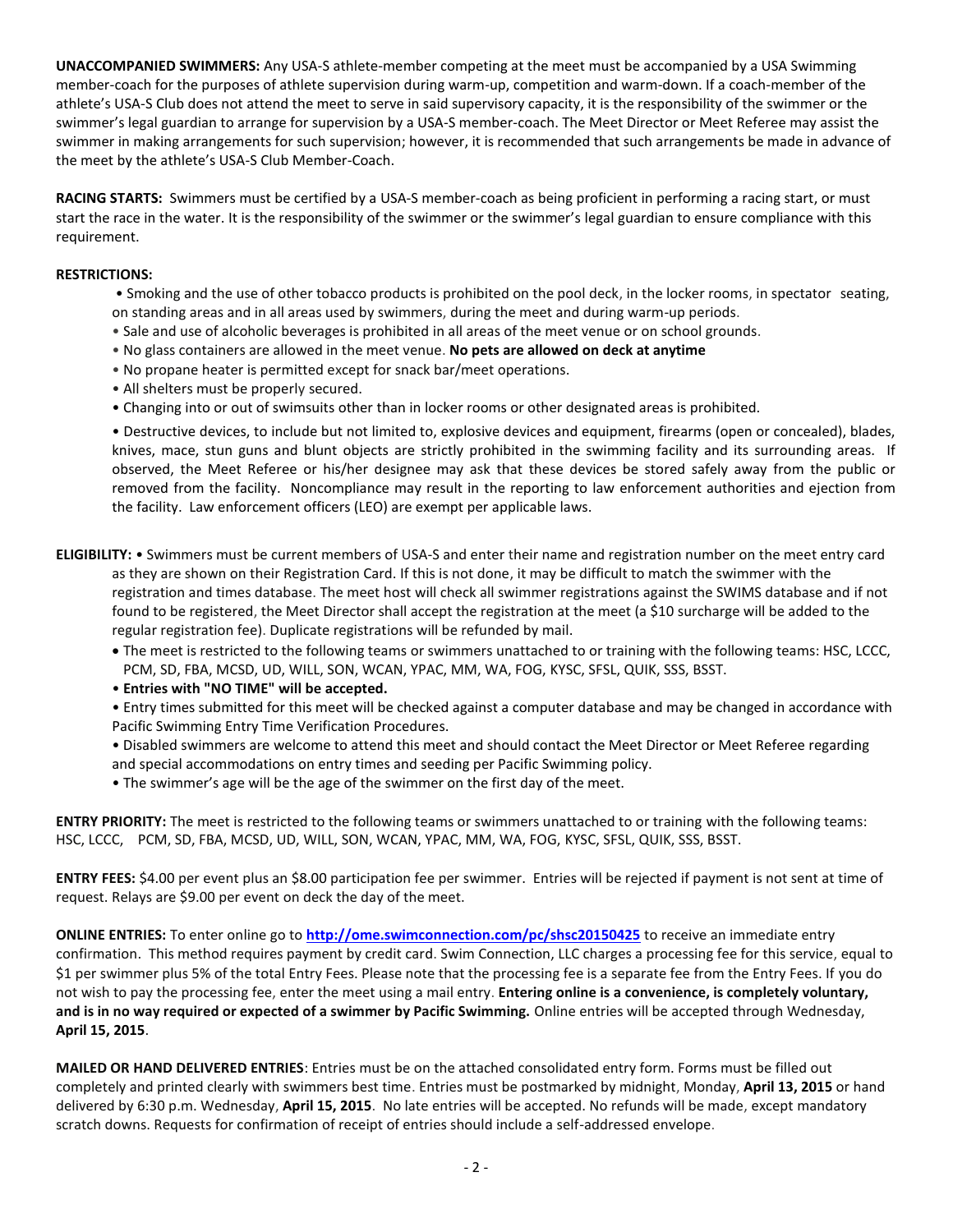**Mail entries to**: **Catherine Durand Hand deliver entries to: Kevin Twohey**

**CHECK-IN:** The meet will be deck seeded. Swimmers must check-in at the Clerk-of-Course. Close of check-in for all individual events shall be no more than 60 minutes before the estimated time of the start of the first heat of the event. No event shall be closed more than 30 minutes before the scheduled start of the session. Swimmers who do not check in will not be seeded and will not be allowed to compete in that event.

**SCRATCHES:** Any swimmers not reporting for or competing in an individual timed final event that they have checked in for shall not be penalized.

AWARDS: Ribbons will be awarded to the 1<sup>st</sup> -8<sup>th</sup> place finishers in the C/B/A divisions for the following age groups: 6 & Under, 7-8, 9-10, 11-12 and 13-14. Swimmers 15 and older will not receive awards for individual events. Ribbons will be awarded for the 1<sup>st</sup>-3<sup>rd</sup> place finishers in each Relay age group. Awards will be given to the teams coach at the end of the meet or mailed to the team. Teams must provide a mailing address when coaches check in the first day of the meet.

**ADMISSION:** Free. A 2 day meet program will be available for \$4.00.

**SNACK BAR & HOSPITALITY:** A snack bar will be available throughout the competition. Coaches and working deck officials will be provided lunch. Hospitality will serve refreshments to timers and volunteers.

**MISCELLANEOUS:** No overnight parking is allowed. Facilities will not be provided after meet hours.

**MINIMUM OFFICIALS:** No more than 3 days after close of entries, meet management (Meet Director and/or Meet Referee) shall contact a representative from each team participating in the meet, and provide a preliminary inventory of the officials that team is required to provide for each session. Each team shall, by the start of the meet, provide to the Meet Director or designee a list of Officials who have agreed to represent that team during each session of the meet.

At the meet, meet management shall conduct an inventory of officials, and shall compare the number of swimmers entered in each session by each team with the number of officials present representing each team. If meet management certifies that a team has not provided sufficient officials for any session of the meet in accordance with the table below, excluding finals in a trials and finals meet, the team will be fined \$100 per missing official per session of the meet.

| Club swimmers entered in session | Trained and carded officials requested |
|----------------------------------|----------------------------------------|
| $1 - 10$                         |                                        |
| $11 - 25$                        |                                        |
| 26-50                            |                                        |
| 51-75                            |                                        |
| 76-100                           |                                        |
| 100 or more                      |                                        |

*\*Zone 3 will include assigned and working Colorado, Intermediary/ Chief Timing Judge, and Computer operator in the count of officials for a session although these positions are not carded. Zone 3 will accept Trainees in the count of officials for a session, as long as they are carded. Teams may use officials "borrowed" from other teams, or unattached officials at the meet who agree, to fulfill their obligation under the rule.*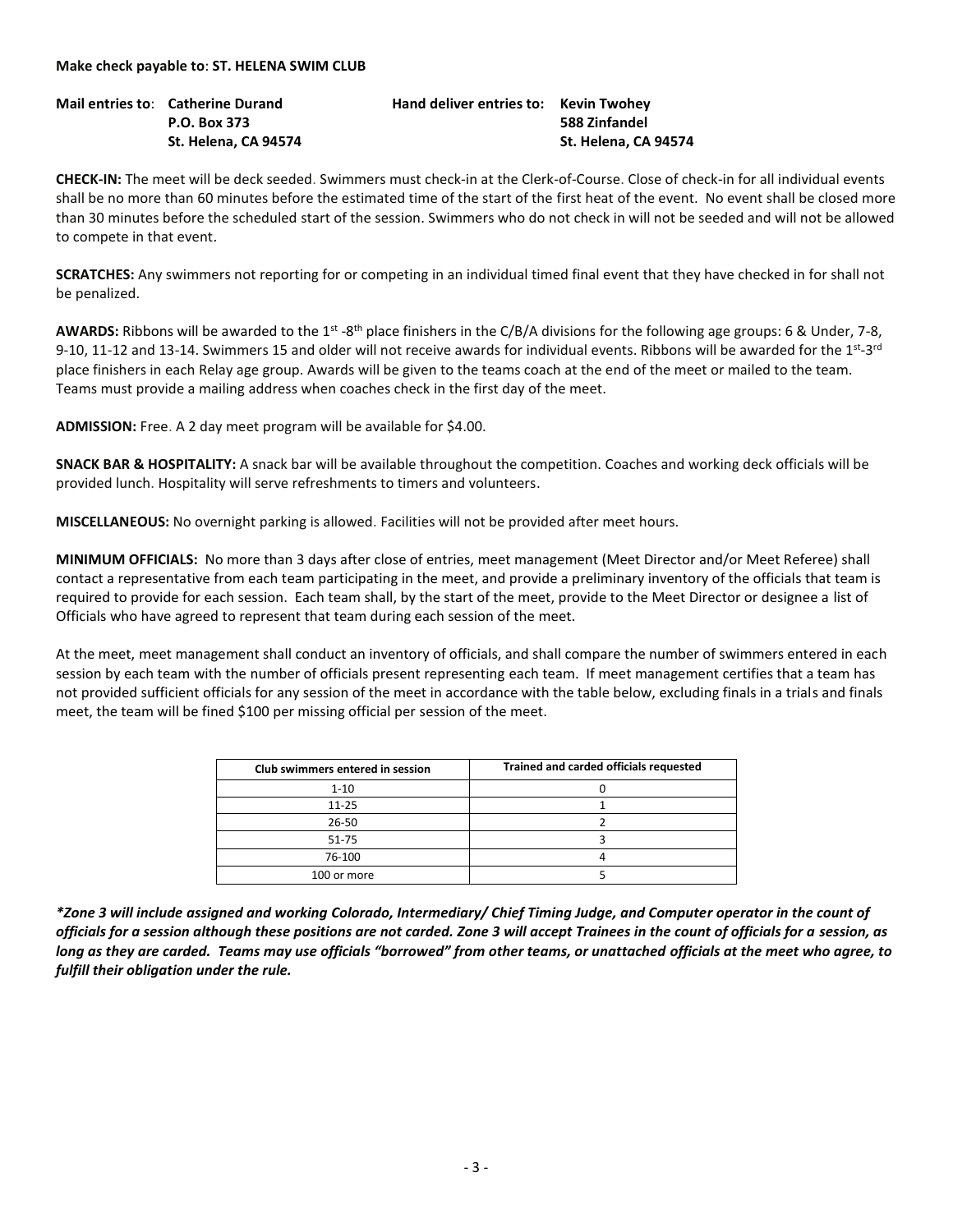#### **EVENT SUMMARY**

| <b>SATURDAY</b> |              |            |                | <b>SUNDAY</b> |               |           |                |  |  |
|-----------------|--------------|------------|----------------|---------------|---------------|-----------|----------------|--|--|
| 8 & UN          | $9 - 10$     | $11 - 12$  | 13-Over        | 8 & UN        | $9-10$        | $11 - 12$ | 13-Over        |  |  |
| 25 BK           | 100 BK       | 100 BK     | 200 BK         | 100 IM        | <b>100 FR</b> | 100 FR    | 200 FR         |  |  |
| 25 FL           | 50 FL        | 50 FL      | 100 FR         | 25 BR         | 50 BR         | 50 BR     | 100 BK         |  |  |
| 50 BR           | 100 BR       | 100 IM     | 100 BR         | 50 BK         | 50 BK         | 500 FR    | 200 BR         |  |  |
| 500 FR (10-UN)  | 100 IM       | 100 BR     | 200 IM         | 25 FR         | 100 FL        | 100 FL    | 500 FR (13-14) |  |  |
| <b>50 FR</b>    | 500 FR       | 50FR       | 100 FL         |               | 200 IM        | 50 BK     | <b>50 FR</b>   |  |  |
|                 | <b>50 FR</b> |            |                |               |               |           |                |  |  |
| 100 Medley      | 200 Medley   | 200 Medley | <b>200 MED</b> | 100 Free      | 200 Free      | 200 Free  | 200 Free       |  |  |
| <b>RELAY</b>    | RELAY        | RELAY      | RELAY          | Relay         | Relay         | Relay     | Relay          |  |  |

# **EVENTS**

|                | <b>SATURDAY APRIL 25</b> |                |               | <b>SUNDAY APRIL 26</b> |             |  |  |  |
|----------------|--------------------------|----------------|---------------|------------------------|-------------|--|--|--|
| <b>EVENT#</b>  | <b>EVENT</b>             | <b>EVENT#</b>  | <b>EVENT#</b> | <b>EVENT</b>           | <b>EVEN</b> |  |  |  |
| $\mathbf{1}$   | 13-18 200 Back           | $\overline{2}$ | 49            | 13-18 200 Free         |             |  |  |  |
| $\overline{3}$ | 9-10 100 Back            | $\overline{4}$ | 51            | 9-10 100 Free          |             |  |  |  |
| 5              | 8-UN 25 Back             | 6              | 53            | 8-UN 100 IM            |             |  |  |  |
| $\overline{7}$ | 13-18 100 Free           | 8              | 55            | 13-18 100 Back         |             |  |  |  |
| 9              | 9-10 50 Fly              | 10             | 57            | 9-10 50 Breast         |             |  |  |  |
| 11             | 8-UN 25 Fly              | 12             | 59            | 8-UN 25 Breast         |             |  |  |  |
| 13             | 11-12 100 Back           | 14             | 61            | 11-12 100 Free         |             |  |  |  |
| 15             | 13-18 100 Breast         | 16             | 63            | 13-18 200 Breast       |             |  |  |  |
| 17             | 9-10 100 Breast          | 18             | 65            | 9-10 50 Back           |             |  |  |  |
| 19             | 8-UN 50 Breast           | 20             | 67            | 8-UN 50 Back           |             |  |  |  |
| 21             | 11-12 50 Fly             | 22             | 69            | 11-12 50 Breast        |             |  |  |  |
| 23             | 9-10 100 IM              | 24             | 71            | 9-10 100 Fly           |             |  |  |  |
| 25             | 10-UN 500 Free           | 26             | 73            | 11-14 500 Free         |             |  |  |  |
| 27             | 11-12 100 IM             | 28             | 75            | 8-UN 25 Free           |             |  |  |  |
| 29             | 13-18 200IM              | 30             | 77            | 11-12 100 Fly          |             |  |  |  |
| 31             | 11-12 100 Breast         | 32             | 79            | 9-10 200 IM            |             |  |  |  |
| 33             | 8-Un 50 Free             | 34             | 81            | 11-12 50 Back          |             |  |  |  |
| 35             | 11-12 50 Free            | 36             | 83            | 13-18 50 Free          |             |  |  |  |
| 37             | 9-10 50 Free             | 38             | 85            | 8-UN 100 Free Relay    |             |  |  |  |
| 39             | 13-18 100 Fly            | 40             | 87            | 9-10 200 Free Relay    |             |  |  |  |
| 41             | 8-UN 100 Medley Relay    | 42             | 89            | 11-12 200 Free Relay   |             |  |  |  |
| 43             | 9-10 200 Medley Relay    | 44             | 91            | 13-18 200 Free Relay   |             |  |  |  |
| 45             | 11-12 200 Medley Relay   | 46             |               |                        |             |  |  |  |
| 47             | 13-18 200 Medley Relay   | 48             |               |                        |             |  |  |  |

|                | <b>SATURDAY APRIL 25</b> |                |
|----------------|--------------------------|----------------|
| <b>EVENT#</b>  | <b>EVENT</b>             | <b>EVENT#</b>  |
| $\mathbf{1}$   | 13-18 200 Back           | $\overline{2}$ |
| $\overline{3}$ | 9-10 100 Back            | 4              |
| 5              | 8-UN 25 Back             | 6              |
| $\overline{7}$ | 13-18 100 Free           | 8              |
| 9              | 9-10 50 Fly              | 10             |
| 11             | 8-UN 25 Fly              | 12             |
| 13             | 11-12 100 Back           | 14             |
| 15             | 13-18 100 Breast         | 16             |
| 17             | 9-10 100 Breast          | 18             |
| 19             | 8-UN 50 Breast           | 20             |
| 21             | 11-12 50 Fly             | 22             |
| 23             | 9-10 100 IM              | 24             |
| 25             | 10-UN 500 Free           | 26             |
| 27             | 11-12 100 IM             | 28             |
| 29             | 13-18 200IM              | 30             |
| 31             | 11-12 100 Breast         | 32             |
| 33             | 8-Un 50 Free             | 34             |
| 35             | 11-12 50 Free            | 36             |
| 37             | 9-10 50 Free             | 38             |
| 39             | 13-18 100 Fly            | 40             |
| 41             | 8-UN 100 Medley Relay    | 42             |
| 43             | 9-10 200 Medley Relay    | 44             |

**Lap counting devices will be provided for the 500's. 10-Under 500 Free will be swum together and awarded separately 8-UN, 9-10. 11-14 500 Free will be swum together and awarded separately as 11-12, 13-14.** Use the following URL to find the time standards: <http://www.pacswim.org/swim-meet-times/standards>